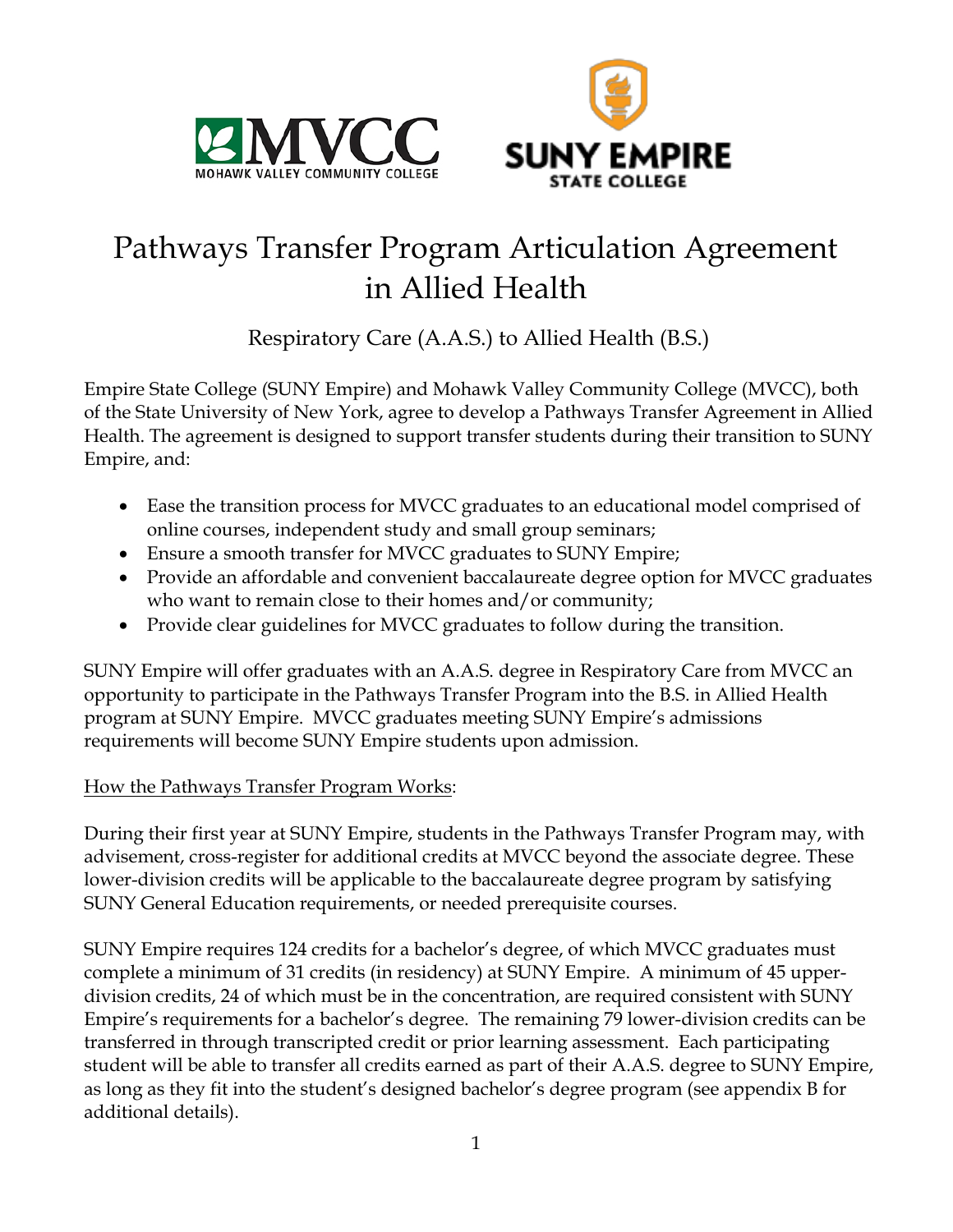Additional sources of advanced standing credits may include:

- Individualized Prior Learning Assessment (iPLA)
- Transcript credit from a regionally accredited college or university
- Standardized exams, such as CLEP or other exams
- Military credit evaluated by the American Council on Education (ACE)
- Licenses or training evaluated by SUNY Empire

# Combined Bachelor's and MBA Degree Program Option

Students transferring to SUNY Empire who are also interested in pursuing a Master of Business Administration (MBA) in Healthcare Leadership degree have the option of applying for a combined B.S. in Allied Health / MBA program<sup>1</sup>. This option provides an accelerated path and reduced educational costs to completing both degrees.

Students who are enrolled in the combined degree program will incorporate 4 courses of graduate coursework into their undergraduate degree plan. These four courses are:

- HCLM 6005 Mastering Leadership in Healthcare Organizations (3 credits)
- HCLM 6010 Analysis of Healthcare Markets and Health Policy (3 credits)
- HCLM 6015 Health Information Management and Informatics (3 credits)
- HCLM elective (3 credits)

Interested students should notify their primary undergraduate mentor during their first term of enrollment at SUNY Empire. Further, to be considered for admission into a combined degree program, students must meet the following criteria:

- Completed at least 1 undergraduate semester at SUNY Empire State College
- Have successfully completed at least 60-credits of undergraduate coursework, including the prerequisite courses in statistics (3 credits), macroeconomics (3 credits), microeconomics (3 credits), and accounting (3 credits).
- Have a minimum GPA of 3.2 in the most recent 60 credits earned at the time of the application.

# Benefits for MVCC Transfer Students:

SUNY Empire will provide the following benefits for participating MVCC transfer students:

- Guaranteed admission to the Allied Health B.S. degree program for A.A.S. degree graduates in Respiratory Care
- Provision of a one-time \$100 *Better Together* transfer scholarship
- Waiver of the \$50 orientation fee
- Waiver of the admissions application essay

<sup>&</sup>lt;sup>1</sup> Students would apply for the combined degree after transferring to SUNY Empire and completing at least 1 semester of undergraduate coursework.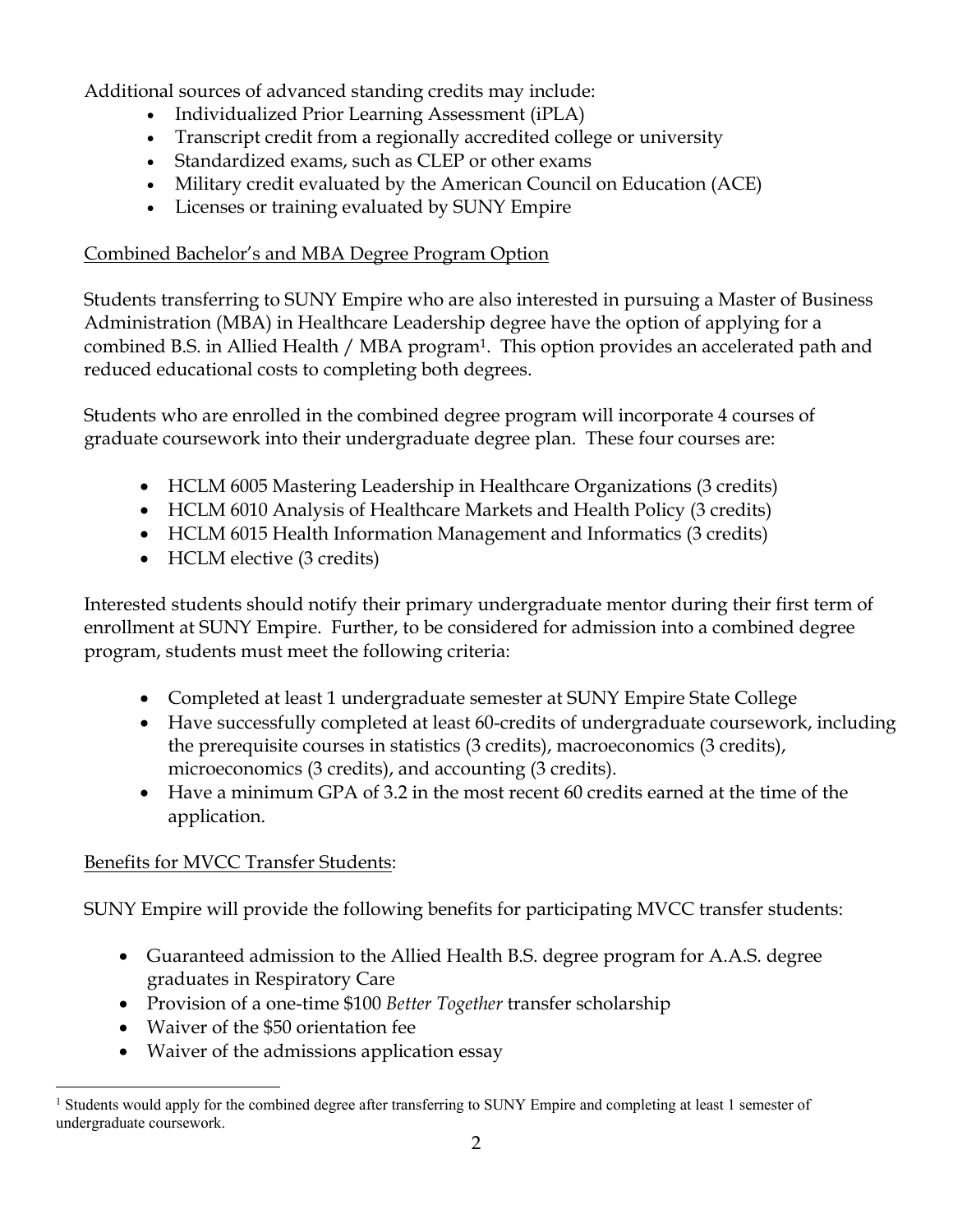To be eligible, MVCC transfer students must have completed an associate degree within the last three years, or be in (or entering) their final semester of completing an associate degree.2 Once SUNY Empire receives the student's official transcript that indicates an earned associate degree, the transfer scholarship will be awarded.

A unique application code for interested students to use during the admissions application process will be created by SUNY Empire and provided to appropriate staff members in the transfer advisement office at MVCC for distribution.

## Benefits for Active Military, Veterans, and Spouses

SUNY Empire has a long-standing commitment of supporting active military, veterans and family members, and enthusiastically pledges to maintain its commitment to provide the following benefits and services to military-aligned students, and as they may be amended from time to time by SUNY Empire:

- Pre-enrollment advising and an Evaluated Education Plan (EEP) with a review of anticipated transfer credits prior to enrollment
- Waive all mandatory fees for military members (active-duty, guard, reserve and veterans) along with their spouses. Waived fees include: orientation fee, college fee, student activity fee, technology fee, health and wellness fee, portfolio (assessment) fee, and program amendment fee.
- Individualized Prior Learning Assessment (iPLA) fees are waived for military members
- Support military-aligned students through Veterans Affairs (VA) and Tuition Assistance (TA) funding processes
- Access to the Office of Veteran and Military Education (OVME) and its dedicated resources to support student success all the way through to degree completion.

# Guidelines of the Agreement:

As part of the agreement, SUNY Empire will provide the following: (1) individual educational planning and mentoring for all transferring Respiratory Care students, (2) outreach to faculty and transfer office staff at MVCC to provide program information, and (3) offer information sessions for students at MVCC, at SUNY Empire locations, and online.

Mohawk Valley Community College agrees to provide: (1) access for cross-registered Pathways transfer students to campus facilities and resources (i.e. Library, academic support, computer labs), (2) promotion of the program on campus to current students, faculty advisors, and alumni, and (3) to include this transfer agreement in any college publications where such agreements are listed (i.e. college catalog, website, transfer office brochures).

 $\overline{a}$ <sup>2</sup> Note that this applies only to the completion date of the associate degree, and not when all of the courses within the degree were completed. Please refer to "Appendix B", item #4.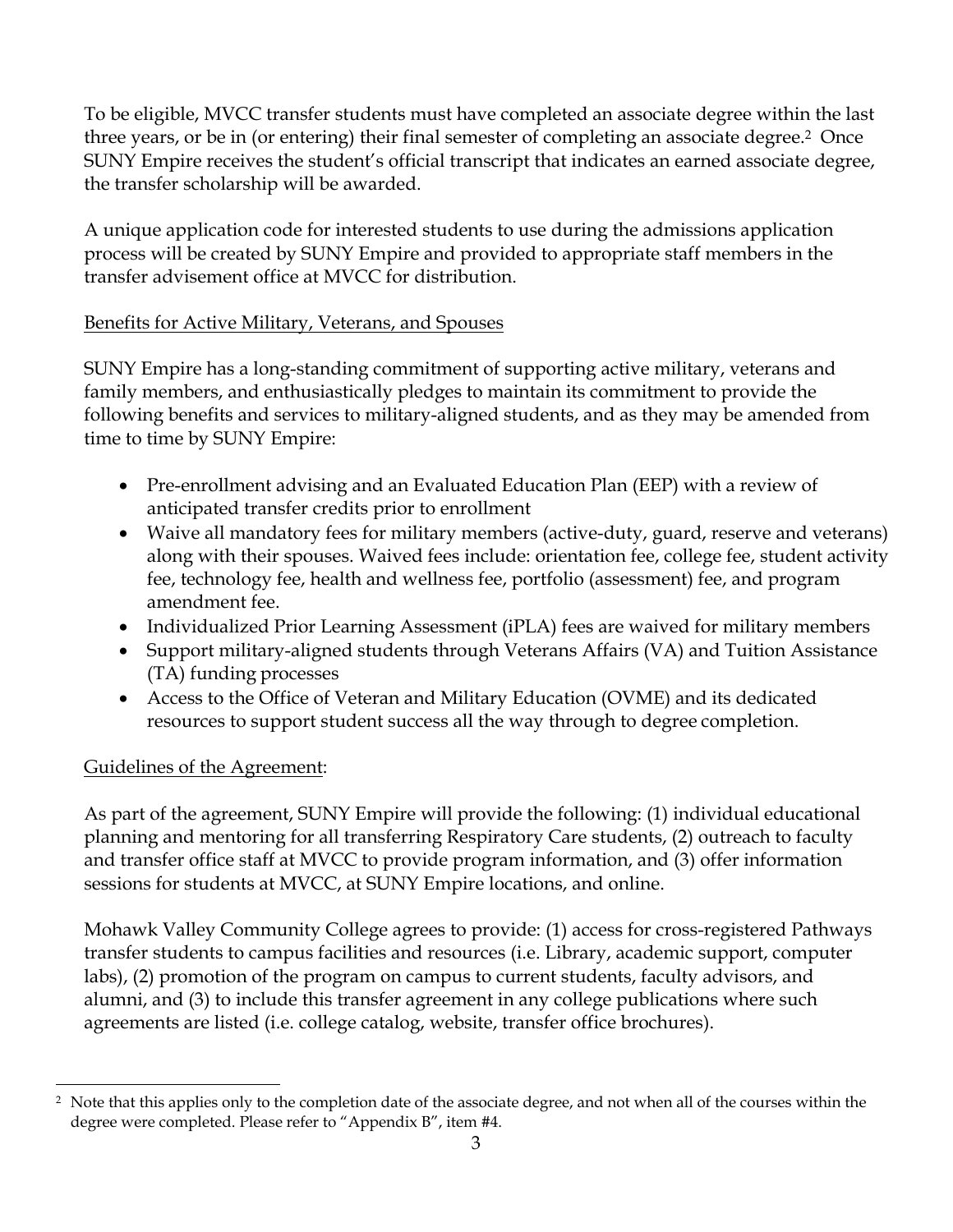Respiratory Care (A.A.S.) to Allied Health (B.S.) students may enroll at SUNY Empire on a full or part-time basis. With advisement from their faculty mentor at SUNY Empire, students may elect to design a degree program similar to the sample provided in Appendix A.

This agreement becomes effective when all signatures are affixed, as of the date of the last signature, and remains in effect for 5 years or until one or both institutions deem it necessary to terminate the agreement. The agreement may be amended by mutual agreement and will be formalized via revision of this agreement.

#### For Further Information:

Kim Stote, PhD, MPH, RDN Dean, School of Nursing and Allied Health Empire State College 113 West Avenue Saratoga Springs, NY 12866 (518) 587-2100 ext. 2873 Kim.Stote@esc.edu

Melissa Copperwheat, MS, RN Dean, School of Health Sciences Mohawk Valley Community College 1101 Sherman Drive Utica, NY 13501 (315) 792-5375 mcopperwheat@mvcc.edu

[Signature page follows]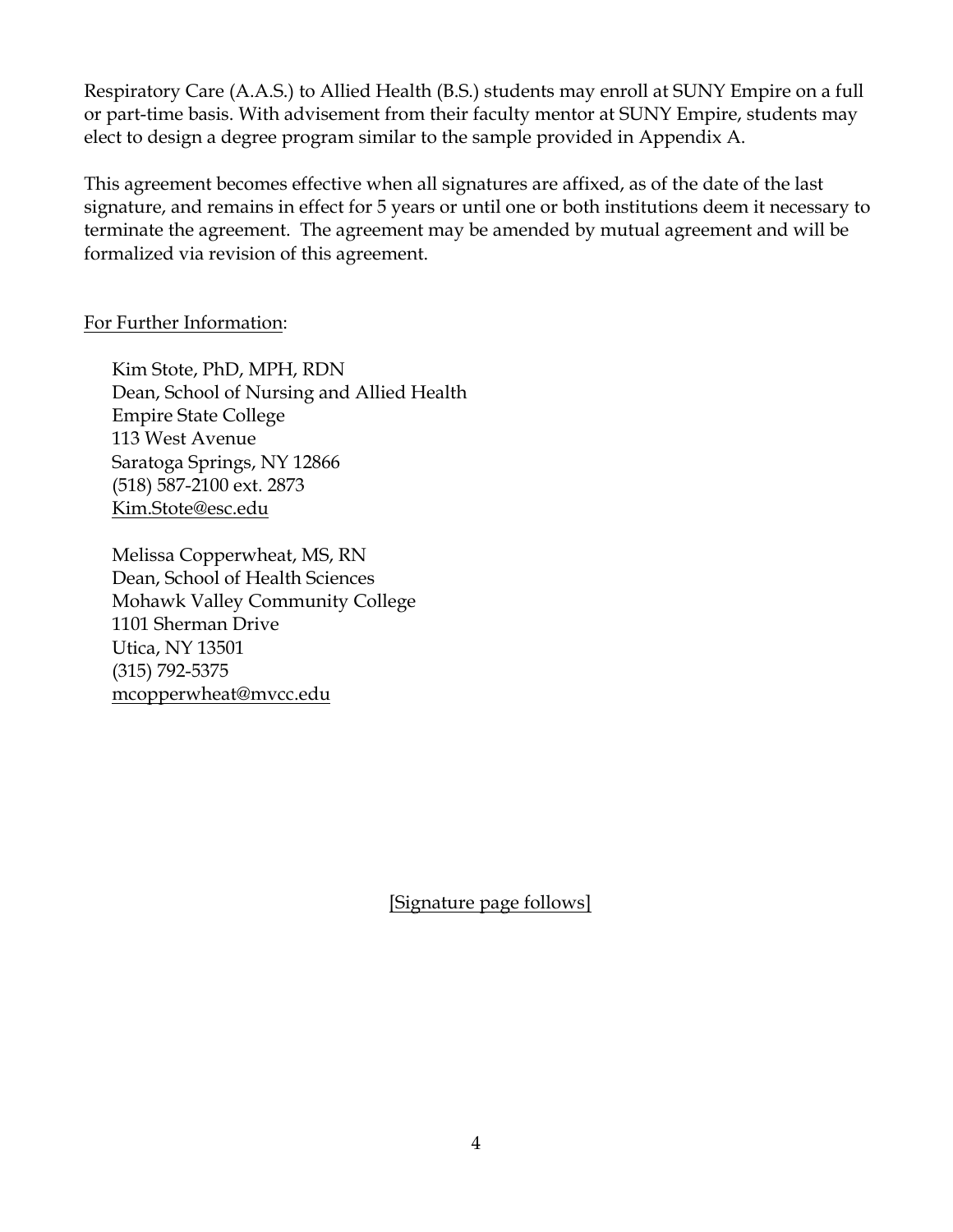Signatures to the Agreement:

#### **EMPIRE STATE COLLEGE**

The Day  $\frac{3/10/21}{2}$ 

Dr. Nathan Gonyea **Date** Officer in Charge

Meg, Benke

Dr. Meg Benke Date Provost and Executive Vice President for Academic Affairs

Dr. Kim Stote Date Dean, School of Nursing and Allied Health

## **MOHAWK VALLEY COMMUNITY COLLEGE**

 $\frac{3}{1222021}$ 

Dr. Randall VanWagoner Date

 $\overline{A}$  $\overline{\phantom{a}}$ 

Dr. Lewis Kahler Date Vice President for Learning and Academic Affairs

Lelissa Copperioteat

Melissa Copperwheat  $\overline{\phantom{a}}$  Date Dean, School of Health Sciences

3/18/21

3/16/2021

 $\frac{1}{2}$  March 15, 2021

3/12/2021

3/11/2021

3/10/2021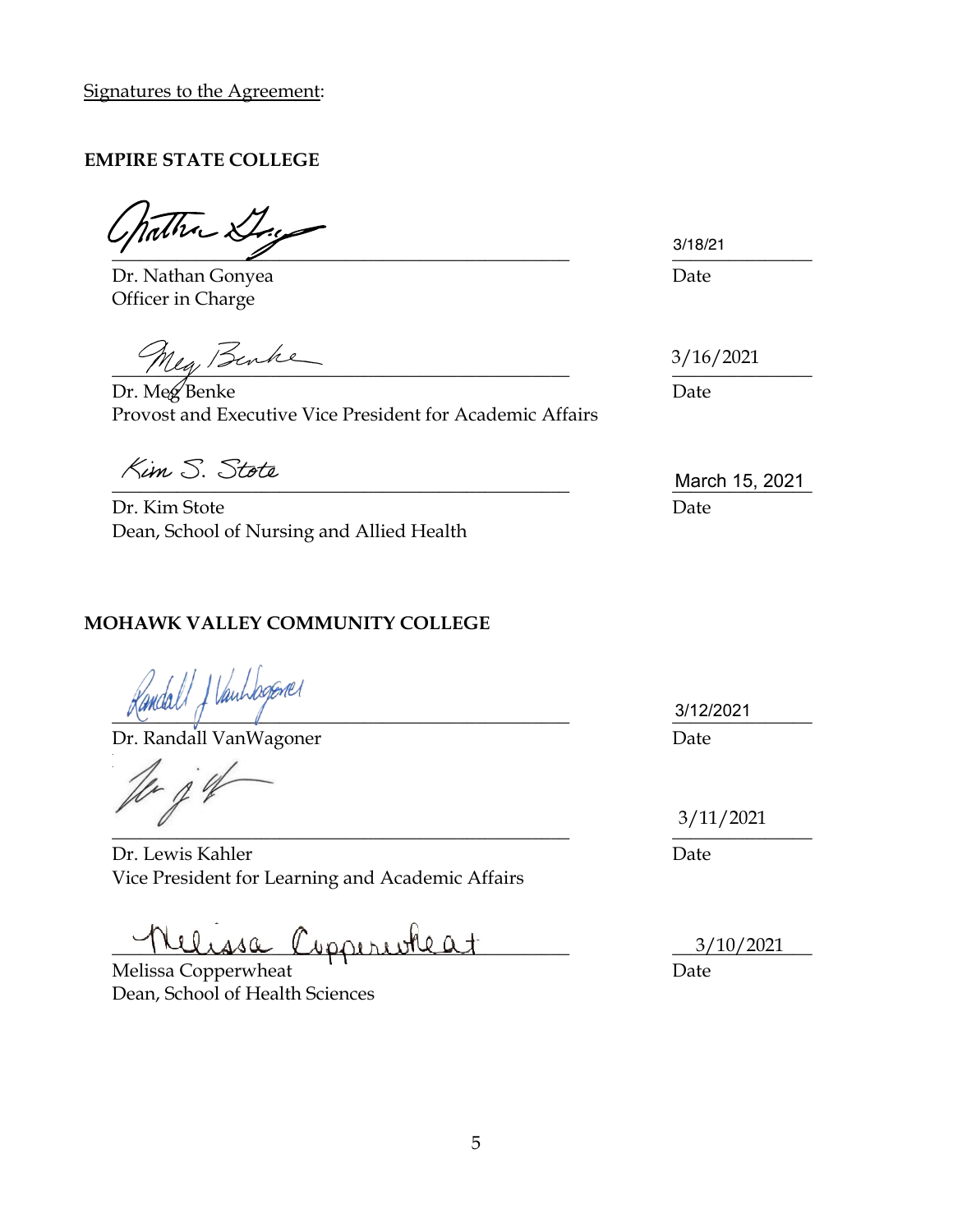## **Appendix A: Sample Degree Plan**

| Degree:        | Bachelor of Science |
|----------------|---------------------|
| Area of Study: | Allied Health       |

#### **Mohawk Valley Community College – Respiratory Care, A.A.S.**

| RC101 Basic Science for Respiratory Care | $\overline{2}$ | CF100 College Foundations Seminar     |   |
|------------------------------------------|----------------|---------------------------------------|---|
| RC103 Cardiopulmonary Pharmacology       | 3              | EN101 English I: Composition          | 3 |
| RC111 Principles of Respiratory Care I   | 4              | EN102 English II: Ideas and Values in | 3 |
|                                          |                | Literature                            |   |
| RC112 Principles of Respiratory Care II  | 4              | BI216 Human Anatomy & Physiology I    | 4 |
| RC115 Cardiopulmonary Diseases           | 3              | BI217 Human Anatomy & Physiology II   | 4 |
| RC131 Clinical Practicum I               | 3              | BI209 Basic Pathophysiology           | 3 |
| RC213 Principles of Respiratory Care III | $\overline{2}$ | Mathematics elective                  | 3 |
| RC232 Clinical Practicum II              | 6              | Social Science elective               | 3 |
| RC214 Acid Base Physiology               | 2              |                                       |   |
| RC233 Clinical Practicum III             | 6              |                                       |   |
| RC215 Principles of Respiratory Care IV  | 1              |                                       |   |
| RC234 Clinical Practicum IV              | 5              |                                       |   |

| CF100 College Foundations Seminar     |   |
|---------------------------------------|---|
| EN101 English I: Composition          |   |
| EN102 English II: Ideas and Values in | 3 |
| Literature                            |   |
| BI216 Human Anatomy & Physiology I    |   |
| BI217 Human Anatomy & Physiology II   |   |
| <b>BI209 Basic Pathophysiology</b>    | κ |
| Mathematics elective                  |   |
| Social Science elective               | र |

#### **Total MVCC Credits 65 Other credits from MVCC or PLA3 5**

## **Empire State College – Allied Health, B.S.** (sample only, all courses are offered online)

| <b>COMM 2005 Communication for Professionals</b><br>or equivalent | 4              | EDPL 4005 Educational Planning:<br><b>Transition to Baccalaureate Health</b><br>Professions | 4              |
|-------------------------------------------------------------------|----------------|---------------------------------------------------------------------------------------------|----------------|
| HLAD 2010 The United States Health Systems                        | 4              | Liberal Arts and Science elective                                                           | 4              |
| or equivalent                                                     |                |                                                                                             |                |
| HLAD 3020 Cultural Competency in Health                           | $\overline{4}$ | Liberal Arts and Science elective                                                           | $\overline{4}$ |
| Care                                                              |                |                                                                                             |                |
| <b>HLAD 3045 Healthcare Ethics</b>                                | 4              | Elective                                                                                    | 4              |
| HLAD 4015 Healthcare Policy                                       | 4              | Elective                                                                                    | 4              |
| HLAD 4020 Leadership in Healthcare                                | 4              | Elective                                                                                    | 4              |
| HSCI 3200 Health Informatics                                      | 4              | Elective                                                                                    |                |

| EDPL 4005 Educational Planning:<br><b>Transition to Baccalaureate Health</b><br>Professions | 4 |
|---------------------------------------------------------------------------------------------|---|
| Liberal Arts and Science elective                                                           |   |
| Liberal Arts and Science elective                                                           |   |
| Elective                                                                                    | 4 |
| Elective                                                                                    | 4 |
| Elective                                                                                    | 4 |
| Elective                                                                                    |   |

**SUNY Empire Credit 54**

 **Degree Program Total 124**

<sup>&</sup>lt;sup>3</sup> Any of these 5 credits not completed at Mohawk Valley Community College will be completed at Empire State College. Students should consult with an advisor at Empire State College prior to selecting courses to ensure they will fit into the bachelor's degree plan.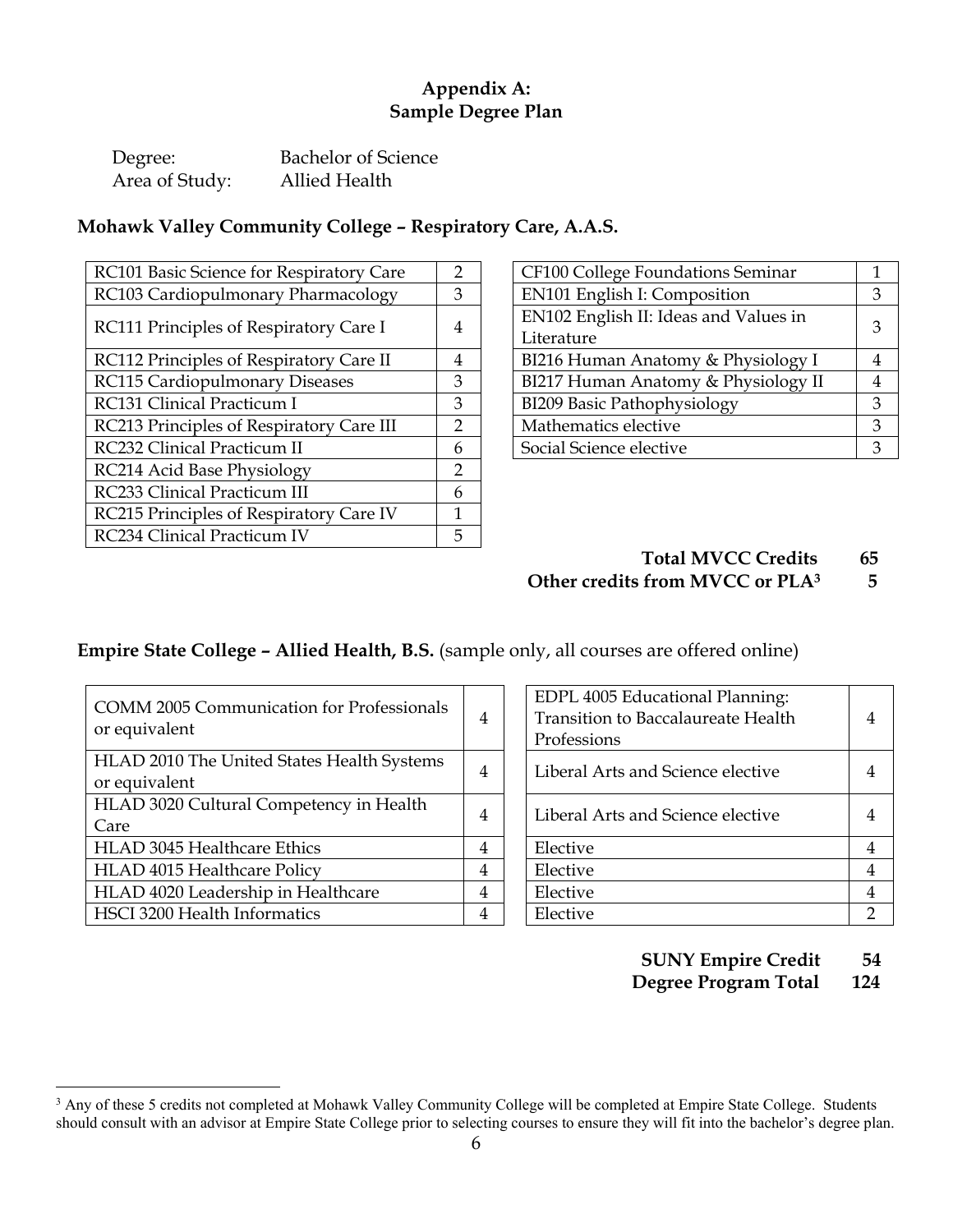#### **Note:**

Students who have completed the following and present the necessary documentation, may incorporate the recommended credits into their bachelor's degree program.

- Advanced Cardiac Life Support (ACLS) 2 credits
- Pediatric Advanced Life Support (PALS) 2 credits

## **Suggested Courses for B.S. in Allied Health Elective Areas (all courses are offered online):**

**Biosciences** CHEM 3400 Biochemistry (4 credits) BIOL 3206 Cell Biology or BIOL 3208 Molecular Biology (4 credits) BIOL 3204 Genetics (4 credits) Current Issues in Bioscience (Independent Study, 2 credits)

Community Health HLAD 3005 Community Health (4 credits) HSCI 4200 Epidemiology (4 credits) PSYC 3090 Health Psychology or ENSC 3304 Environmental Health (4 credits) Current Issues in Health (Independent Study) or COMW 3122 Proposal Writing or EDST 3040 Learning Styles (2 credits)

Education

EDST 4005 Adults as Learners: Theories and Strategies (4 credits) EDST 3015 Curriculum, Instruction and Assessment or PSYC 3015 Educational Psychology: Advanced (4 credits) Practicum – Student Teaching (4 credits) EDST 3040 Learning Styles (2 credits)

**Management** HLAD 3025 Economic Issues in Health Care (4 credits) HLAD 3050 Health Care Management (4 credits) MGMT 3060 Organizational Behavior (4 credits) Current Issues in Health Care Management (Independent Study, 2 credits)

Marketing – typically will need Introduction to Marketing or Principles of Marketing as a prerequisite; could take course at MVCC MRKT 3010 Consumer Behavior (4 credits) MRKT 3030 Marketing Communications: Advertising and Promotion (4 credits) MRKT 3045 Marketing Management (4 credits) Marketing Research (Independent Study, 2 credits)